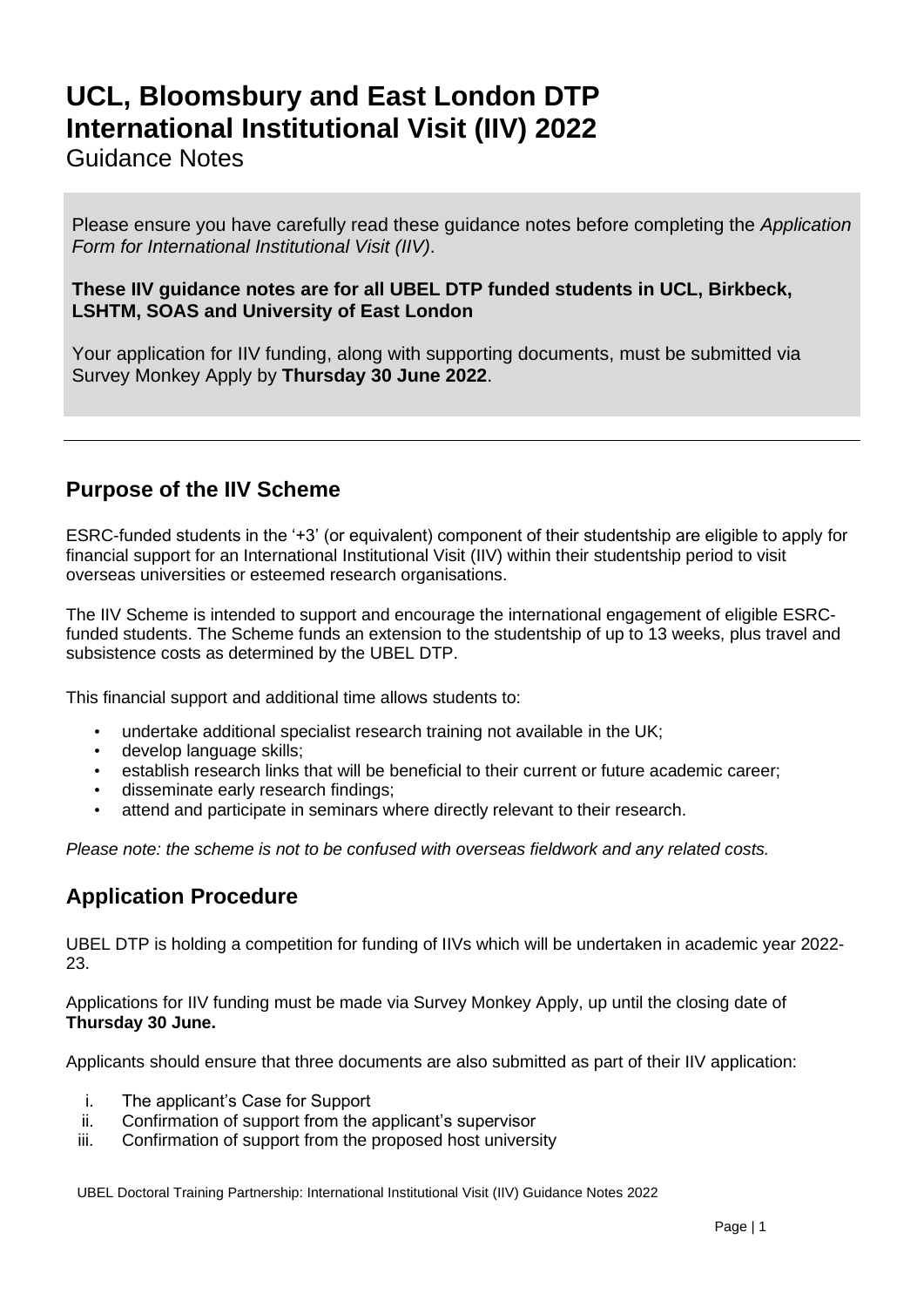Please note that another funding round for this scheme will take place in the Autumn term 2022.

## **Consideration of applications**

All eligible applications will be considered by relevant members of the UCL, Bloomsbury and East London DTP Board, with applicants informed of the outcome in July 2022.

The DTP Board members will consider applications on the following criteria:

- The Case for Support clearly articulates the purpose of the visit and demonstrates that the visit is integrated into the overall PhD programme and will provide 'added value';
- Information about how the visit will contribute to your current and future academic career;
- A detailed work plan listing specific activities that build upon your previous research and training and concretely demonstrates how the activities undertaken during the IIV relate to your future research plans;
- The recommendation from your supervisor indicating that the proposed visit is both highly appropriate and well timed within the overall programme of study. There should also be confirmation that supervision will continue during your visit and indicate what arrangements are in place to facilitate this;
- The confirmation of support from the host organisation, with an unreserved recommendation that the visit should take place.

## **Eligibility criteria**

- 1. One application may be made each academic year, however only one award for an IIV may be granted during your ESRC studentship. The application can provide for up to three separate IIVs to the same host organisation during your studentship, as long as the total period of the visits does not exceed 13 weeks.
- 2. The IIV must be related to the completion of your PhD and should not commence within the first three months of your +3 studentship period.
- 3. Visits taking place in the final year of your studentship must be completed at least three months before the end of your award and prior to the extension period being implemented.
- 4. You must be in the +3 research component (or equivalent, if you are a 4-Year Route student) of your studentship to be able to undertake an IIV (subject to the timing criteria in points 2 and 3 above).
- 5. If you are currently in the first year of the 1+3 route, you may apply for IIV funding that will be undertaken in the 2022/23 academic year if you will be in the +3 research training component in that year (and subject to the timing criteria in points 2 and 3 above).
- 6. Visits must involve visiting a Higher Education institution, or an organisation with a substantive research reputation, and be based outside of the UK.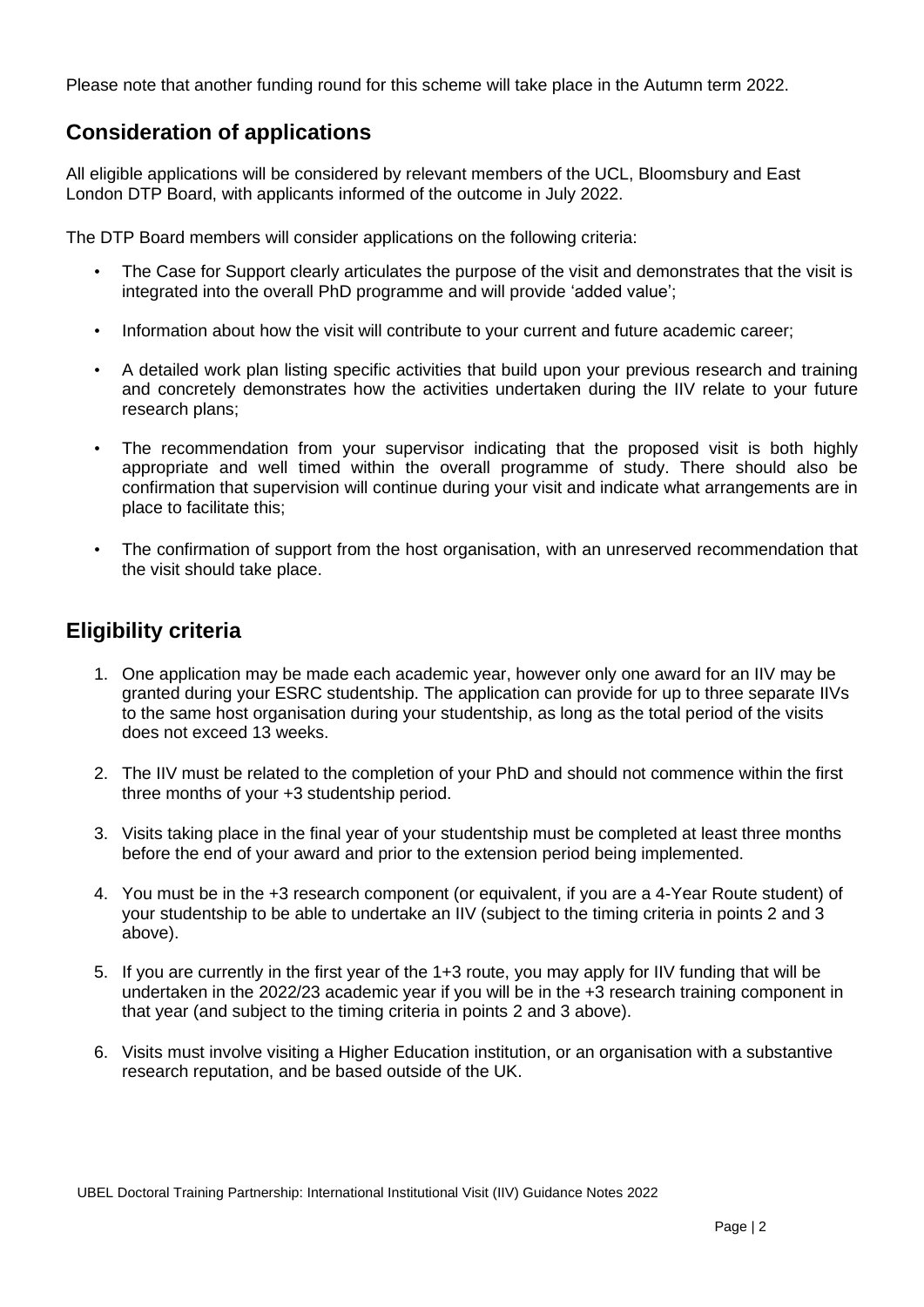## **Funding Information**

7. There are two elements to the IIV funding:

Total **£930**

- i. An extension to the studentship (equal to the period of time spent on the IIV); and
- ii. A Front-end amount and costs element awarded by the DTP according to its published rates (see 10 below).
- 8. Successful applicants in receipt of a Full Award will receive a paid extension to their studentship (stipend and tuition fees) equal to the period of time spent on the IIV, an extension to their thesis submission date equal to the period of time spent on the IIV, plus the costs element.

**For example**, a successful IIV application for two separate visits to an organisation in France totalling six weeks: Front end amount F510 Costs element (£70x6) E420

You would continue to receive your stipend while on the Visit(s) and your tuition fees would be paid.

The award would be extended by six weeks in total (therefore, a submission date of 30 September 2023 would be extended to 14 November 2023) and you would receive your stipend during this extension.

- 9. The Front end element depends on the country to which you are travelling and the rates are published in the *UBEL DTP Schedule of Funding Rates*. The costs element is paid at a flat rate of £70 per week.
- 10. International Institutional Visits are not designed to cover fieldwork expenses, as these are supported via other funding mechanisms at the DTP. However, it is recognised that under certain circumstances an element of fieldwork might be undertaken during an IIV. These circumstances should be clearly justified in your application.

#### **Travel Information**

- 11. Successful recipients are responsible for ensuring that passports and other travel documents are up to date and that applications have been made for visas, where appropriate.
- 12. Recipients must follow coronavirus guidance from the relevant national/regional government; taking into account the FCDO travel advice.